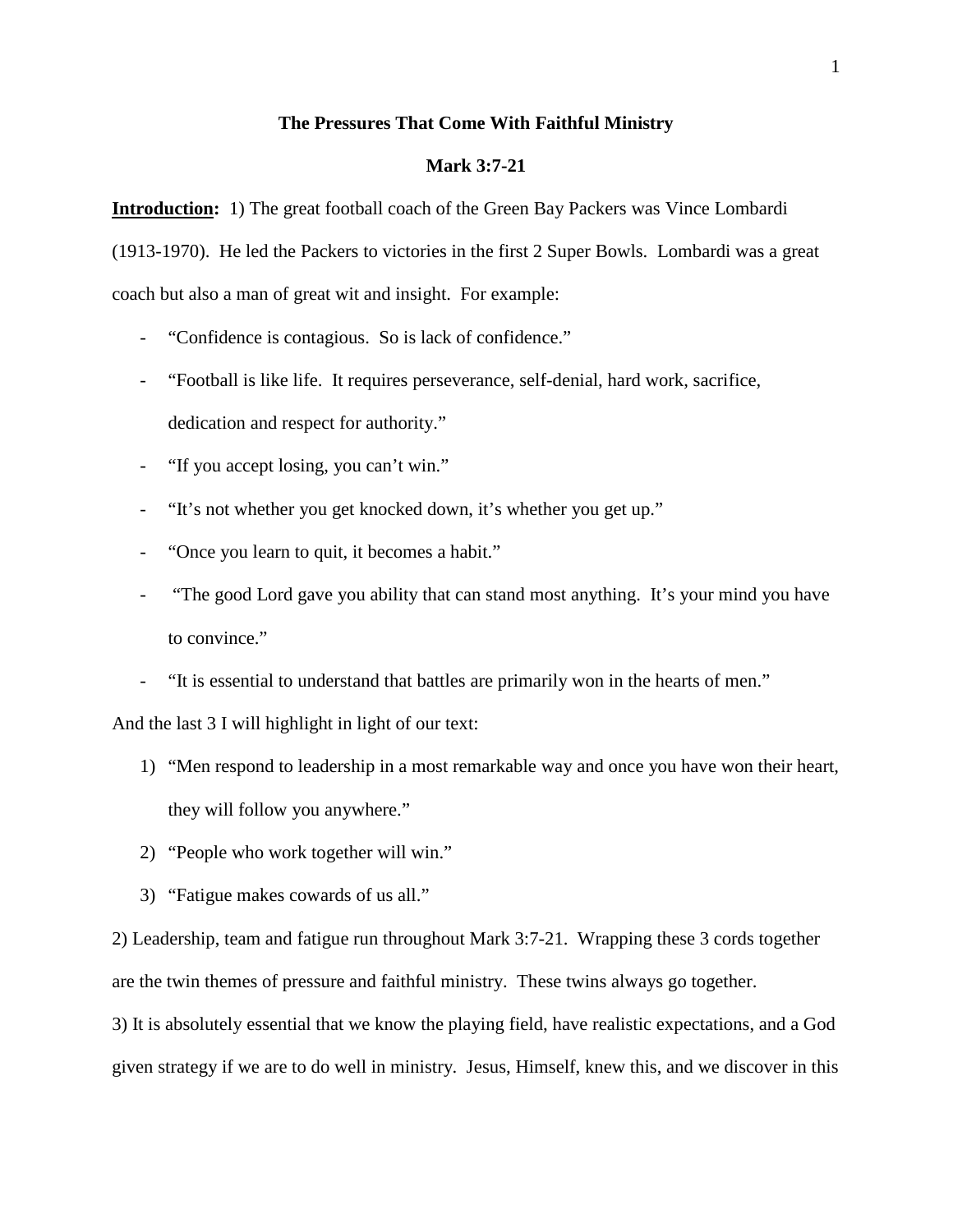text how He dealt with the pressures that come with faithful ministry. Whether it is opposition from the Pharisees (2:1-3:6), the press of the crowd (3:7-12), the failure of a former follower, or the rejection of family, Jesus provides a model for us to follow! He will accept the pressure that goes with faithful ministry all the way to the cross. There is much here for us to learn.

# **I. Expect to be pressured by those who want something from you. 3:7-12**

- Verses 7-8 note the growing popularity of Jesus! The Pharisees and the Herodians may have put out a contract on Him to take Him out, but the people were wildly enthusiastic about Him and His ministry!
- Note from where they came.

Galilee – Jews and some Gentiles from Northern Israel Judea and Jerusalem – Jews from the South and the capital city Idumea – southeast of Judea – a mix of Jews and Gentiles Across the Jordan – east, the area of the Decapolis (ten cities) Tyre and Sidon – Northwest above Galilee; mostly Gentiles

- Already there is a multi-ethnic movement in the ministry of Jesus, something He would affirm in the strongest language in Matthew 28:18-20 and The Great Commission.
- **1) They will impose upon you. 3:7-10**
- Mark will note repeatedly the large crowds that are flocking to Jesus like geese headed south for the winter  $(3:7, 8, 9, 20; 4:1 (2X)$ . Wave after wave they follow and keep coming. The pressure had to be immense. The temptations were great.
- Jesus has withdrawn hoping for some quiet time with His disciples, but this is not going to happen. Pictures of Jesus sitting under a tree in beautiful green grass with white fluffy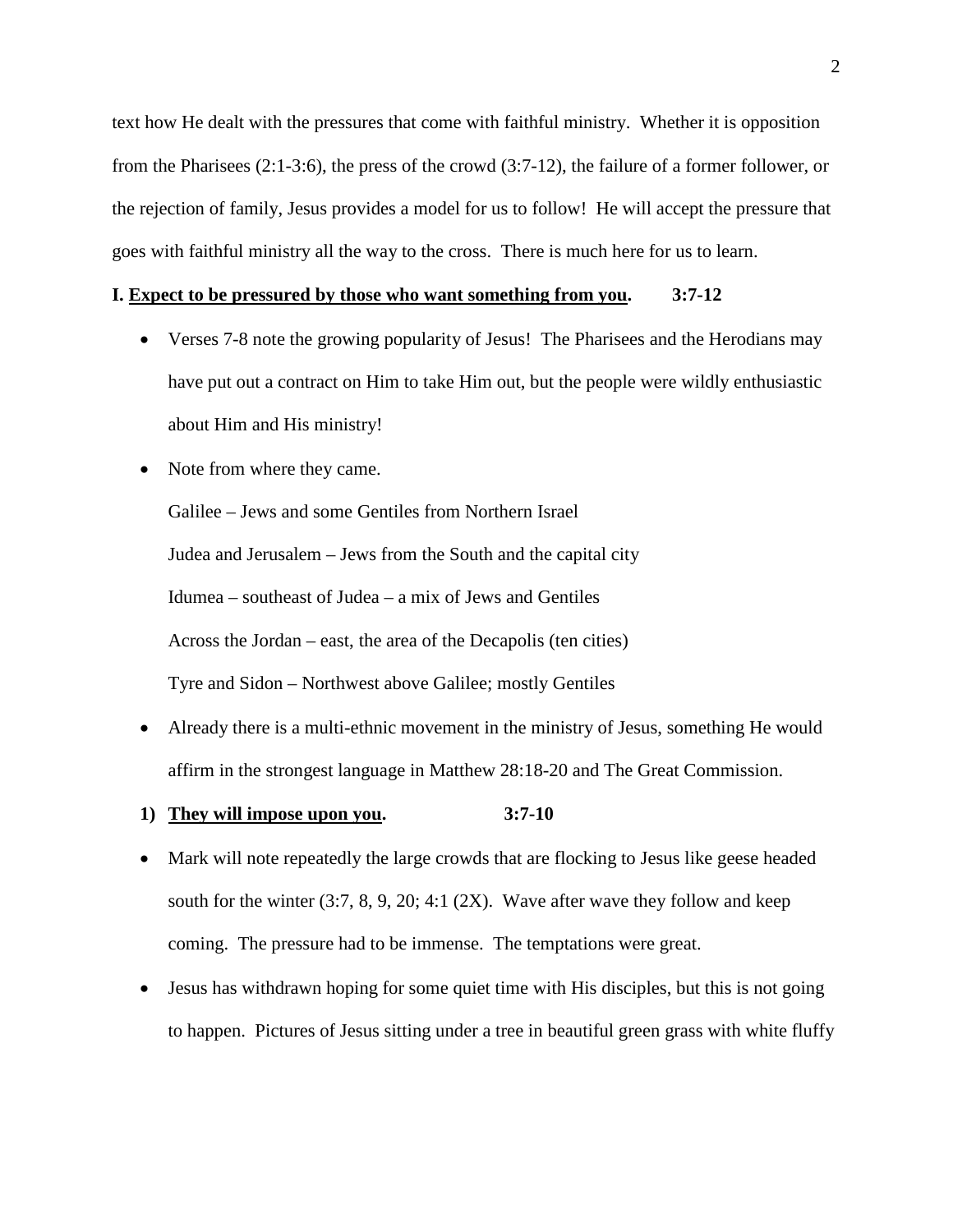sheep in the background and children in His lap is a myth! Mayhem and bedlam more often characterizes the reality of His public ministry.

- So great is the press of the crowd He asked the disciples to prepare a "get away boat" so they might not get crushed!
- He was healing the sick  $(v.10)$  and casting out demons  $(v. 11)$  and the people wanted in on this.
- As is often the case in ministry, they did not care about Him, only what they could get from Him.
	- 1) Where they concerned about His privacy? No.
	- 2) Did they care about His need for time alone? No.
	- 3) Did they care about His need for food and rest? (v. 20) No.

**Application:** This will often, too often, be the experience of those who work hard for the Lord. It is really unavoidable. You cannot stop it, but you can control it to some degree. But, make sure you understand and accept the reality: people you serve will impose on you and not give it a second thought. It is simply the nature of the work.

# **2) They will seek to hinder you. 3:11-12**

- Jesus continues to confront and conquer the demonic as a proof that the Kingdom of God has arrived in Him (1:23-28; 32, 39)!
- Upon seeing Him they 1) fall down before Him and 2) cry out, acknowledging that He is the Son of God (v. 11).
- Jesus again demands their silence (v. 12). A demonic declaration of His deity will not help but hurt His mission. 1) It is the wrong source. 2) It is the wrong time.
- Jesus will be fully revealed not by demonic confession but by the cross of Calvary.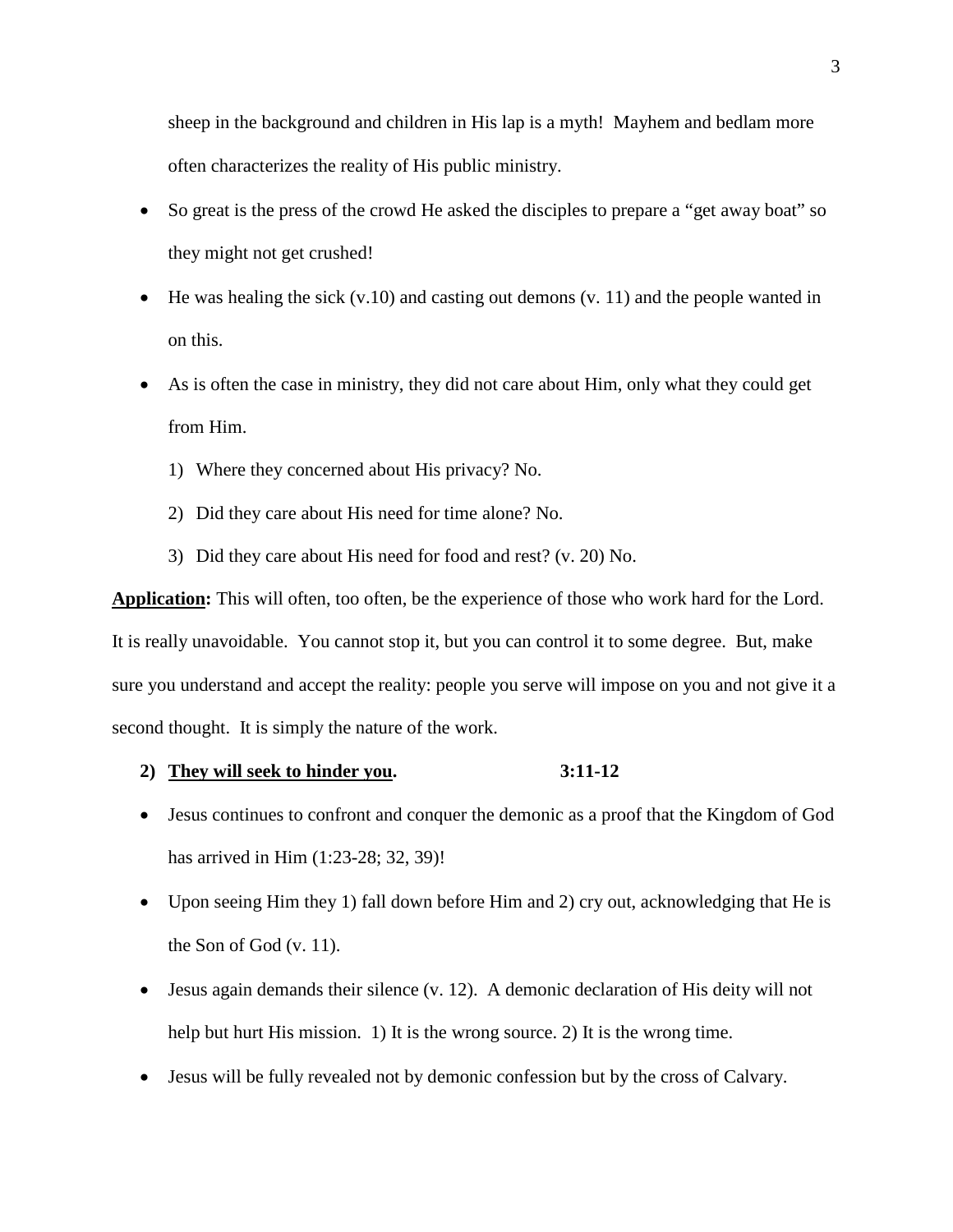• In a futile attempt to control Jesus by identifying Him and limiting His power, the demons are silenced by His sovereign authority. He will carry forward and complete His mission on God's terms, on His terms, not theirs. What they want from Him they cannot have and will not receive.

**Application**: The same must be true for us! We must do the will of God (v. 35), God's way and in God's time. We must not allow ourselves to be manipulated by ungodly agendas regardless of the praise we may receive, the positions we are offered, the prosperity we may be promised.

# **II. Expect to be pressured by those who want to be with you. 3:13-19**

- Mountain mountains are interestingly important in the life of Jesus: 1) Climatic Temptation (Matt 4:8-11); 2) Sermon on the Mount (Matt 5-7); 3) Call of the Twelve (Mark 3:13); 4) Transfiguration (Mark 9:2); 5) Olivet Discourse (Matt 24-25); 6) Great Commission (Matt 28:16-20).
- Luke 6:12 informs us He prayed all night before calling the twelve. Clearly Jesus saw this as a crucial decision in His ministry and building of His kingdom. It would be a decision He would make with great care.

## **1) Call out the ones you want to spend time with. 3:13-18**

- Jesus called out to twelve specific individuals and they came. As His disciples  $(v, 7)$ they would follow Him, be with Him and learn from Him. Our modern equivalent would be "an apprentice." As His apostles (v. 14) they would be sent by Him with His authority and proclaim Him in the gospel.
- They are appointed with His authority to carry out His mission. They would have the authority also to cast out demons. In word and action they are to carry on His work of building the kingdom of God.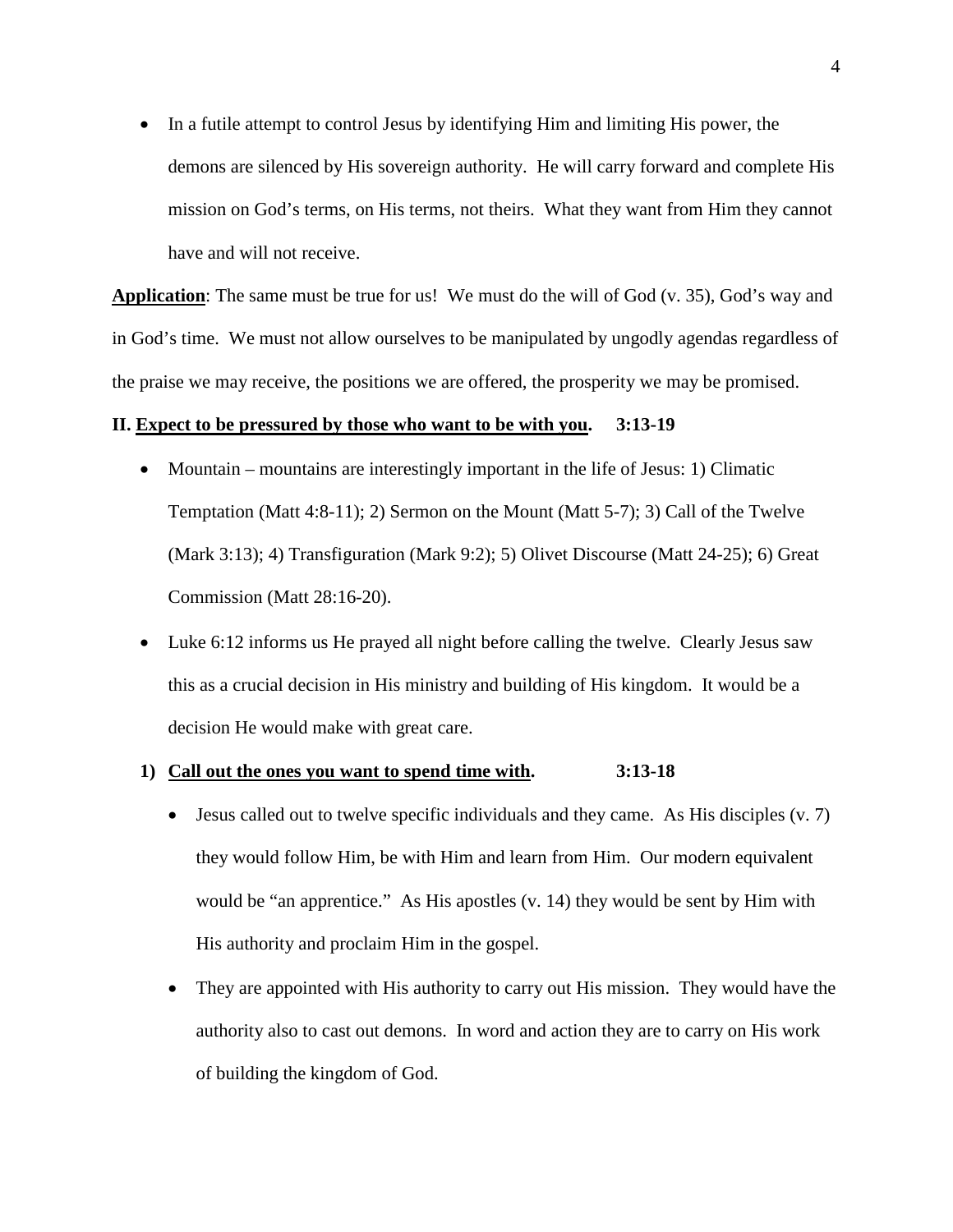- He appoints them  $(v. 14, 16)$ . He wants them with Him (3 years). He sends them out to preach. He gives them authority over the demons.
- And, He calls twelve, as He establishes a new, holy nation, a new community, called the church (1 Peter 2:9).
- This is what they would do.

Now the question, "who were they?"

- $-4$  lists.
- Basic observations.
- Brief description of each.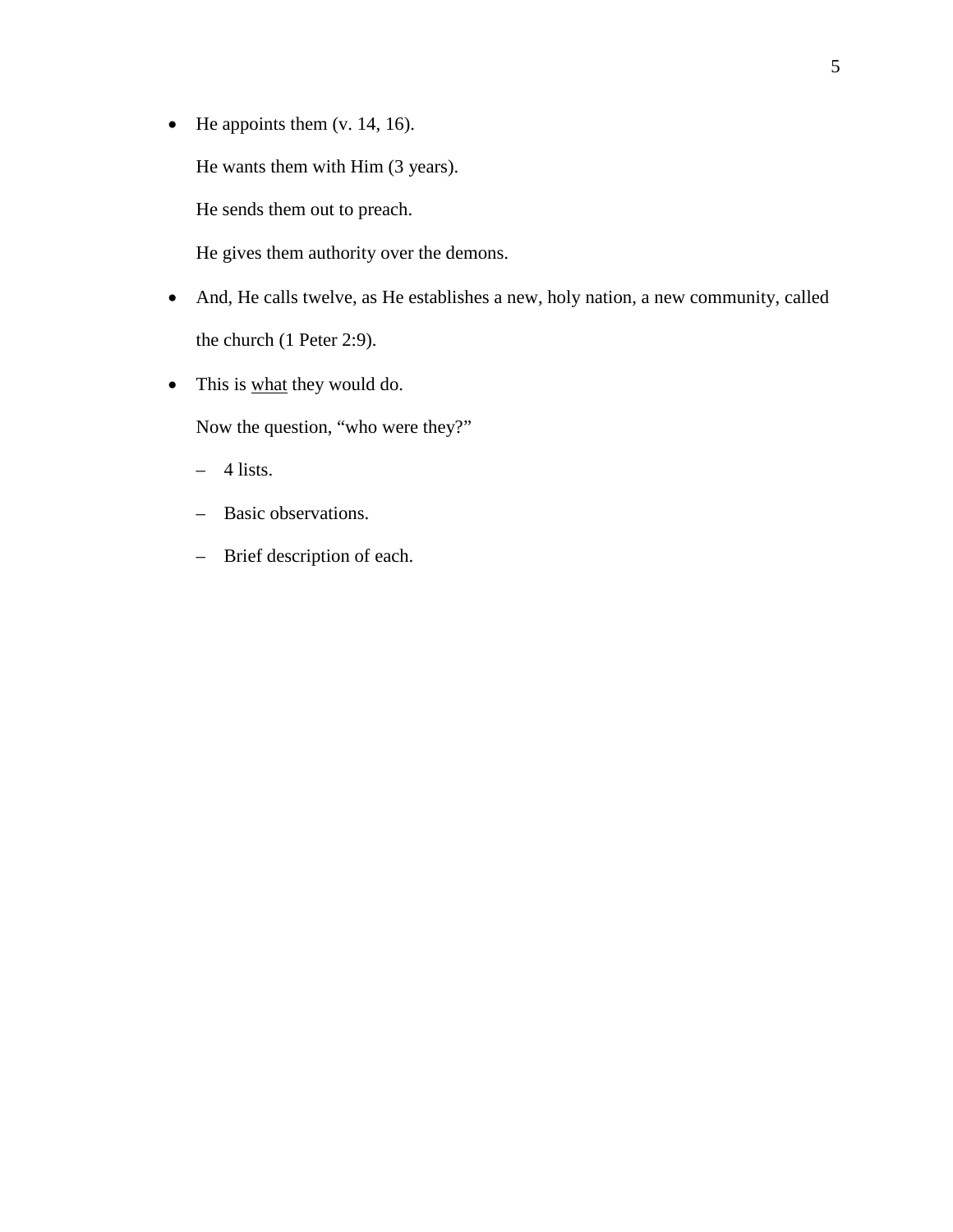# **The Twelve Apostles**

| Matthew 10      | Mark 3          | Luke 6         | Acts 1        |
|-----------------|-----------------|----------------|---------------|
| Simon Peter     | Simon Peter     | Simon Peter    | Simon Peter   |
| Andrew          | James           | Andrew         | John          |
| James           | John            | James          | James         |
| John            | Andrew          | John           | Andrew        |
|                 |                 |                |               |
| Philip          | Philip          | Philip         | Philip        |
| Bartholomew     | Bartholomew     | Bartholomew    | Bartholomew   |
| <b>Thomas</b>   | <b>Thomas</b>   | <b>Thomas</b>  | Thomas        |
| Matthew         | Matthew (Levi)  | Matthew        | Matthew       |
|                 |                 |                |               |
| James           | James           | <b>James</b>   | James         |
| (of Alphaeus)   | (of Alphaeus)   | (of Alphaeus)  | (of Alphaeus) |
| Thaddaeus       | Thaddaeus       | Judas          | Judas         |
|                 |                 | (of James)     | (of James)    |
| Simon           | Simon           | Simon          | Simon         |
| (the Canaanite) | (the Canaanite) | (Zealotes)     | (Zealotes)    |
| Judas Iscariot  | Judas Iscariot  | Judas Iscariot |               |

# **Some Basic Observations**

- 1) Matthew and Mark list Thaddaeus while Luke, in his two lists, names Judas (of James). Some Bible scholars think Judas may have been his original name and that it was changed later to Thaddaeus (meaning perhaps "warm-hearted") in order to avoid the stigma attached to the name Judas Iscariot. This is reasonable.
- 2) "Simon The Canaanite" is the transliteration into English of a Greek word which probably represents an Aramaic word meaning "Zealous." The Zealots in Judaism were a group who advocated revolutionary tactics to overthrow the power of Rome. Bringing he and Matthew together is something only the gospel could do!
- 3) It is interesting that all four lists begin with Simon Peter and end with Judas Iscariot (except, of course, the Acts 1 list, for Judas had already killed himself and is omitted). Also, the names appear to be in groups of four. Peter, Andrew, James, and John are always in the first group-though not always in that order-and Philip, Bartholomew, Thomas, and Matthew are in the second group in all four lists.
- 4) In all four lists, Peter's name heads the first group, Philip leads the second, and James (of Alphaeus) heads the third.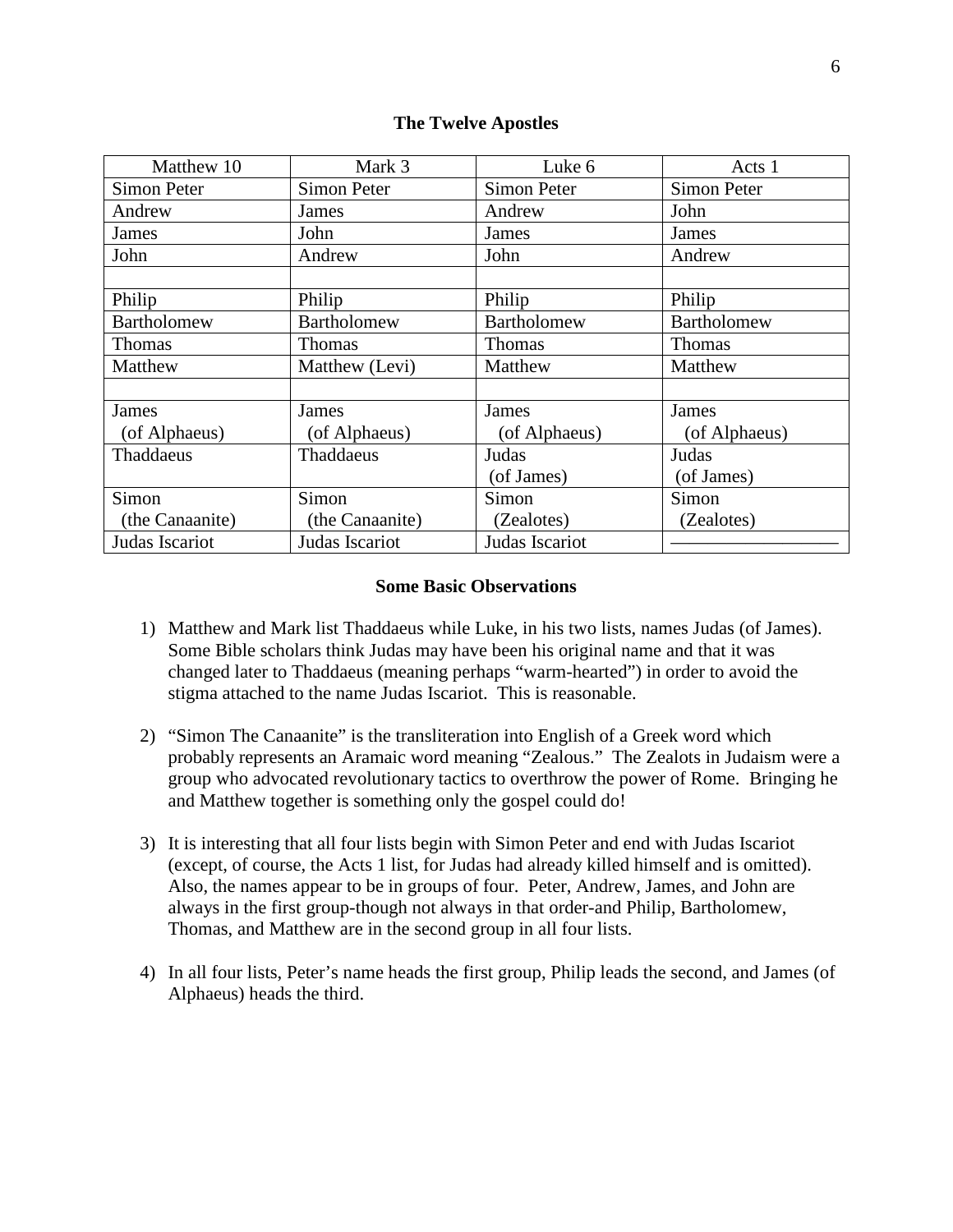# **The Twelve Apostles:** A Brief Summation

# **Facts Scriptures**

# **First Group**

| Peter: given name Simon, changed to Cephas        | Too extensive to list, but note Gal. 2:7-9; 1, 2 |
|---------------------------------------------------|--------------------------------------------------|
| (Aramaic), or Peter (Greek); son of Jonah ("bar   | Peter.                                           |
| Jonah"), brother of Andrew; fisherman, home       |                                                  |
| in Capernaum; present at transfiguration and      |                                                  |
| Gethsemane; denied Christ; first apostle to (1)   |                                                  |
| preach the gospel, $(2)$ perform a miracle, $(3)$ |                                                  |
| speak before the Sanhedrin, (4) preach to         |                                                  |
| Gentiles, (5) raise the dead; traditionally       |                                                  |
| martyred at Rome in A.D. 67 being crucified       |                                                  |
| upside down.                                      |                                                  |
| Andrew: introduced his brother Peter to Jesus;    | Matt. 4:18; 10:2; Mark 1:16, 29; 3:18; 13:3;     |
| also a fisherman; traditionally martyred in       | Luke 6:14; John 1:40, 44; 6:8; 12:22; Acts 1:13  |
| Greece; brought word to Jesus of Greeks who       |                                                  |
| wanted to see Him.                                |                                                  |
| James: brother of John; son of Zebedee and        | Matt. 4:21; 10:2; 17:1; Mark 1:19, 29; 3:17;     |
| Salome; fisherman, with father and brother        | 5:37; 9:2; 10:35, 41; 13:3; 14:33; Luke 5:10;    |
| partners with Peter; present at transfiguration   | 6:14; 8:51; 9:28, 54; Acts 1:13; 12:2            |
| and in Gethsemane; called by Jesus a "Son of      |                                                  |
| Thunder"; martyred by Herod Agrippa 1 (c.         |                                                  |
| A.D. 44).                                         |                                                  |
| John: brother of James; son of Zebedee and        | Matt. 4:21; 10:2; 17:1; Mark 1:19, 29; 3:17;     |
| Salome; fisherman, partner with Peter; present    | 5:37; 9:2, 38; 10:35, 41; 13:3; 14:33; Luke      |
| at transfiguration and in Gethsemane; called by   | 5:10; 6:14; 8:51; 9:28, 49, 54; 22:8; Acts 1:13; |
| Jesus "Son of Thunder"; "the disciple whom        | 3:1, 3, 4, 11; 4:13, 19; 8:14; 12:2; Gal. 2:9;   |
| Jesus loved"; companion of Peter; cared for       | Rev. 1:1, 4, 9; 22:8 Cf. 1, 2, 3 John, Gospel of |
| Mary, the Lord's mother; leader in Jerusalem      | John                                             |
| church; later moved to Ephesus; exiled to isle    |                                                  |
| of Patmos; traditionally not martyred.            |                                                  |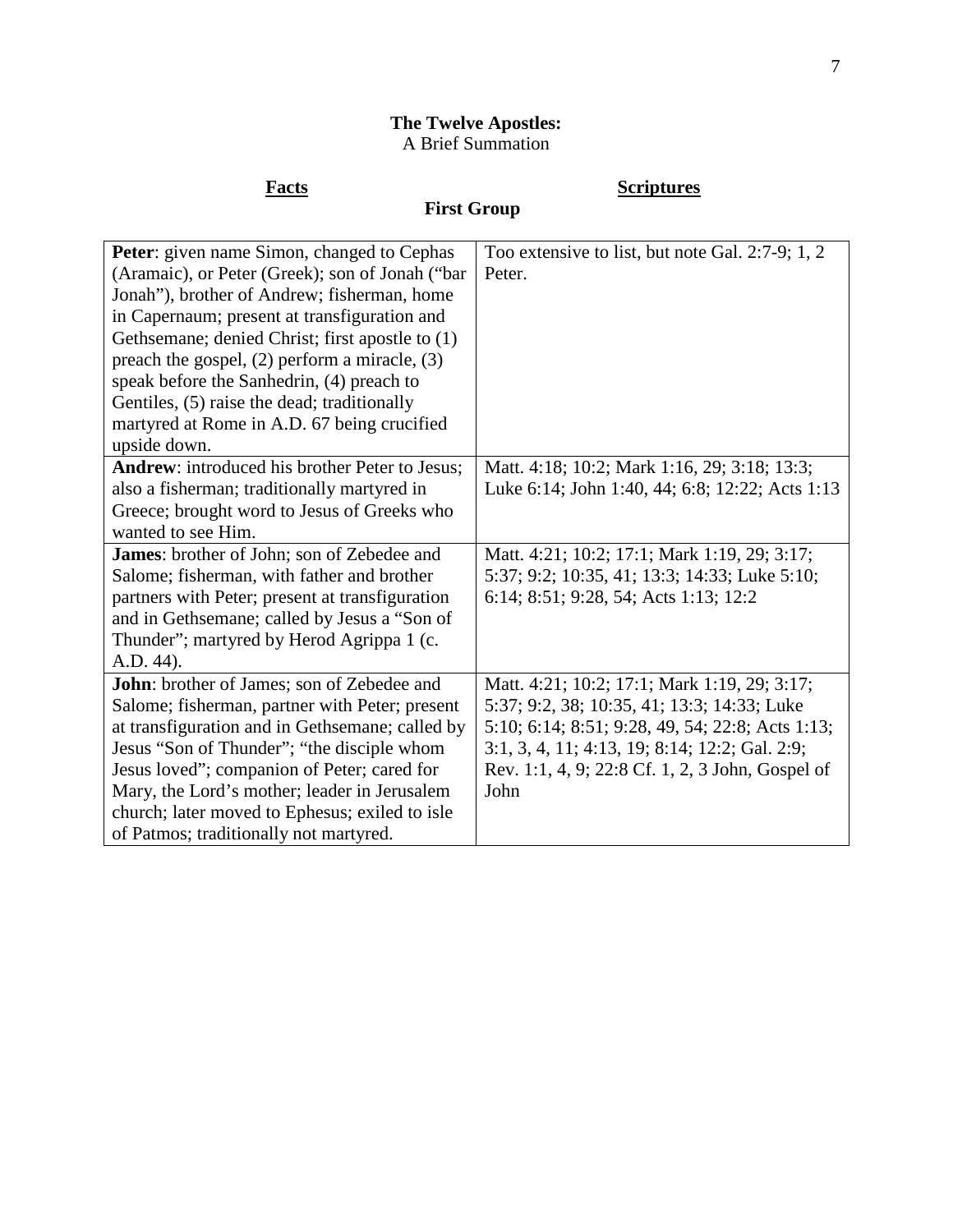|--|

**Facts Scriptures Scriptures** 

## **Philip**: told Nathanael of Jesus; brought word to Jesus of Greeks who wanted to see Him; traditions unclear as to his life and death. Matt. 10:3; Mark 3:18; Luke 6:14; John 1:43- 46, 48; 6:5, 7; 12:21-22; 14:8-9; Acts 1:13 **Bartholomew**: probably Nathanael of John's Gospel; from Cana; name Bartholomew is Aramaic for "Son of Tolmai"' Jesus saw him under the fig tree; traditionally martyred in Armenia. Matt. 10:3; Mark 3:18; Luke 6:14; John 1:45- 49; 21:2; Acts 1:13 **Thomas** (called Didymus meaning twin): probably from Galilee; asked Jesus how to know the way; doubted Jesus' resurrection; traditionally preached in India. Matt. 10:3; Mark 3:18; Luke 6:15; John 11:16; 14:5; 20:24, 26-28; 21:2; Acts 1:13 **Matthew**: tax collector; son of Alphaeus; also known as Levi; held a great feast for Jesus in his house; tradition unclear as to his ministry and death. Matt. 9:9, 10:3; Mark 2:14; 3:18; Luke 5:27, 29; 6:15; Acts 1:13

**Second Group**

# **Facts Scriptures**

# **Third Group**

| <b>James:</b> son of Alphaeus and Mary; known as        | Matt. 10:3; 27:56; Mark 3:18; 15:40; 16:1;        |
|---------------------------------------------------------|---------------------------------------------------|
| "the small" or "the Younger"; brother of                | Luke 6:15; 24:10; Acts 1:13                       |
| Joseph; tradition unclear due to confusion with         |                                                   |
| other Jameses.                                          |                                                   |
| <b>Judas (not Iscariot)</b> : son of James; also called | Matt. 10:3; Mark 3:18; Luke 6:16; John 14:22;     |
| Thaddaeus; perhaps a Zealot; traditionally              | Acts 1:13                                         |
| preached in Aremnia and martyred in Persia              |                                                   |
| with Simon the Zealot.                                  |                                                   |
| <b>Simon the Zealot:</b> traditionally martyred in      | Matt. 10:4; Mark 3:18; Luke 6:15; Acts 1:13       |
| Persia with Judas (Thaddaeus).                          |                                                   |
| Judas Iscariot: possibly from Judea; betrayer           | Matt. 10:4; 26:14, 25, 47; 27:3, 5; Mark 3:19;    |
| of Christ; called by Jesus a "devil" and "son of        | 14:10, 43; Luke 6:16; 22:3, 47, 48; John 6:71;    |
| perdition"; treasurer for the apostolic band;           | 12:4; 13:2, 26, 29; 18:2, 3, 5; Acts 1:16, 18, 25 |
| committed suicide.                                      |                                                   |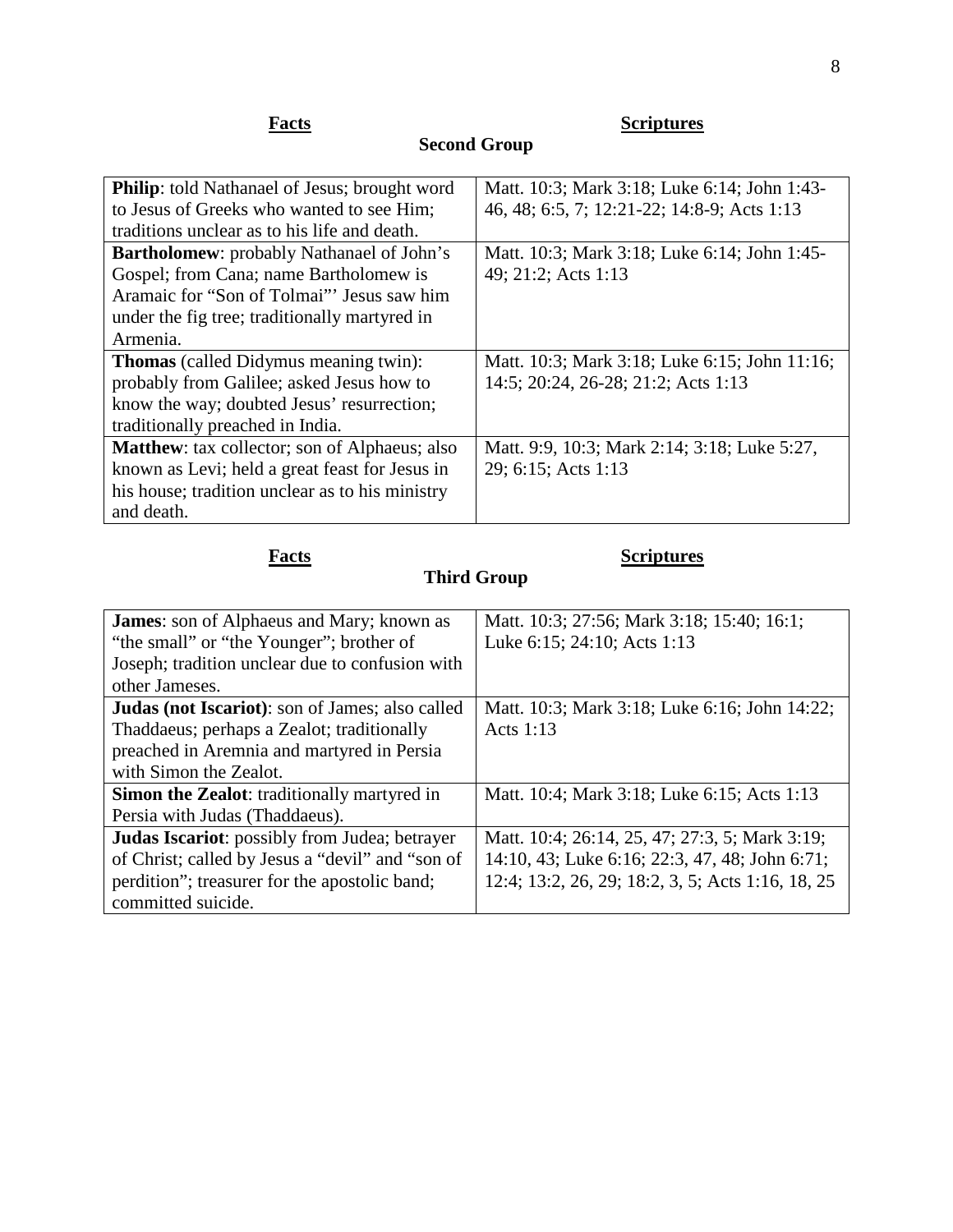# **2) Recognize that some will disappoint you. 3:19**

- The Bible is brutally honest. It notes successes and failures. It points out the good and the bad. It has integrity in its reporting.
- One of the bad is Judas Iscariot, the one who betrayed Jesus. In every list he is listed last. In every list his betrayal is noted.
- His name means "man from Karioth." Some believe he was the only disciple from Judea; all the others from Galilee.
- Judas was chosen by our Lord to be with Him (v. 14). He did not worm his way in. He would run and serve well for a while. He gave evidence of loyalty and trustworthiness. Why after all, he served as the treasurer of this happy band of men (John 12:4-6), though he was dishonest and a thief in his assignment.
- All of this is to remind us that if you live long enough and serve long enough you will be disappointed by people you love and thought loved you. You would let them guard your back believing they would take a bullet for you, only to discover the knife in your back is held by them, the bullet in the back of your head came from the gun they fired.

# **III. Expect to be pressured by those who misunderstood you. 3:20-21**

- It is one thing to be misunderstood, let down and betrayed by a friend. It is hard to put into words what it feels like when it is your family.
- Ill: Missionary couple who have served as career missionaries in Southeast Asia. Neither parents are supportive. Neither has ever visited in more than a decade. [Chris and Rebecca]
- Jesus has returned home (probably, in Capernaum; the home of Peter and Andrew). Some things haven't changed (v.20). Some things sadly have (v. 21).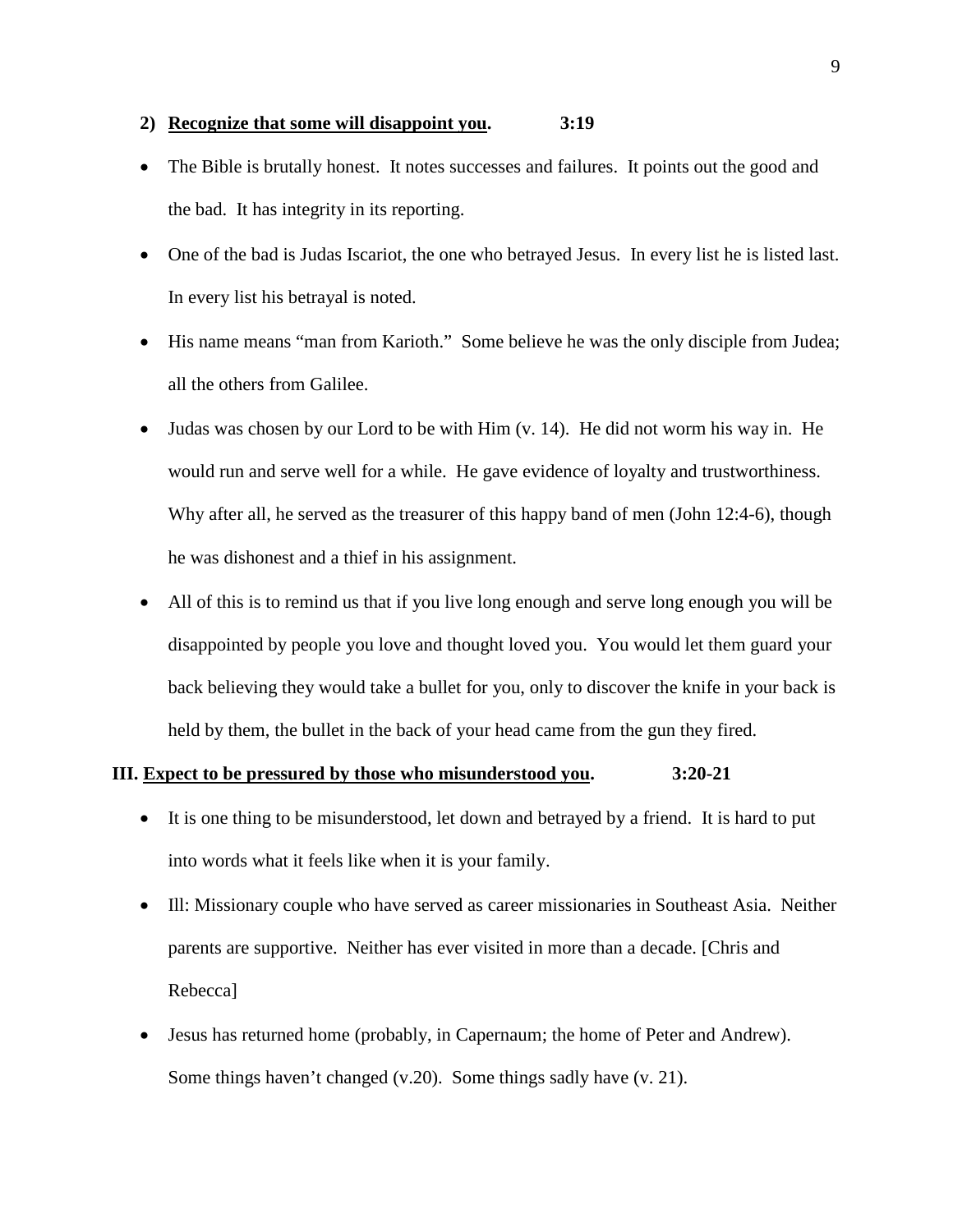# **1) They may try to control you. 3:20-21**

- Once more the crowds descend upon Jesus and they do so with a selfish vengeance.
- Mark notes they are here "again." It seems to never end.
- So great is the "packed house" He cannot find time or space to eat. The people are completely socially unaware. They care for no one but themselves. They will monopolize Jesus if they can. They misunderstood His true mission and agenda is to get to the cross and deal with their real need!
- Ill. Socially unaware people with their "Christian rock stars" is probably something similar on a smaller scale! They will smother them if they are given the chance.

# **2) They may try to stop you. 3:21**

- First mention of Jesus' family in Mark. It is not good.
- Hearing He is so swamped in His ministry and mission and apparently unwilling to do anything about it, even care for His own physical needs, they decide to 1) seize Him, 2) convinced (actually "saying") He is out of His mind."
- The word "seize" means to lay hold and is used elsewhere of an "arrest."
- The charge "He is out of his mind" is shocking and disturbing. It reveals negatively that they don't understand Him or His mission. It reveals positively that they care and are concerned for Him.
- However, as Wessel well notes, "In a culture in which honor and shame were critically important, there may also have been an attempt to prevent shame on the family caused by Jesus'…behavior" (*EBC*, 745).
- He was a religious fanatic who was hurting the family name and also was a danger to Himself. He had to be stopped. He needs a strait-jacket and padded cell. Give that man